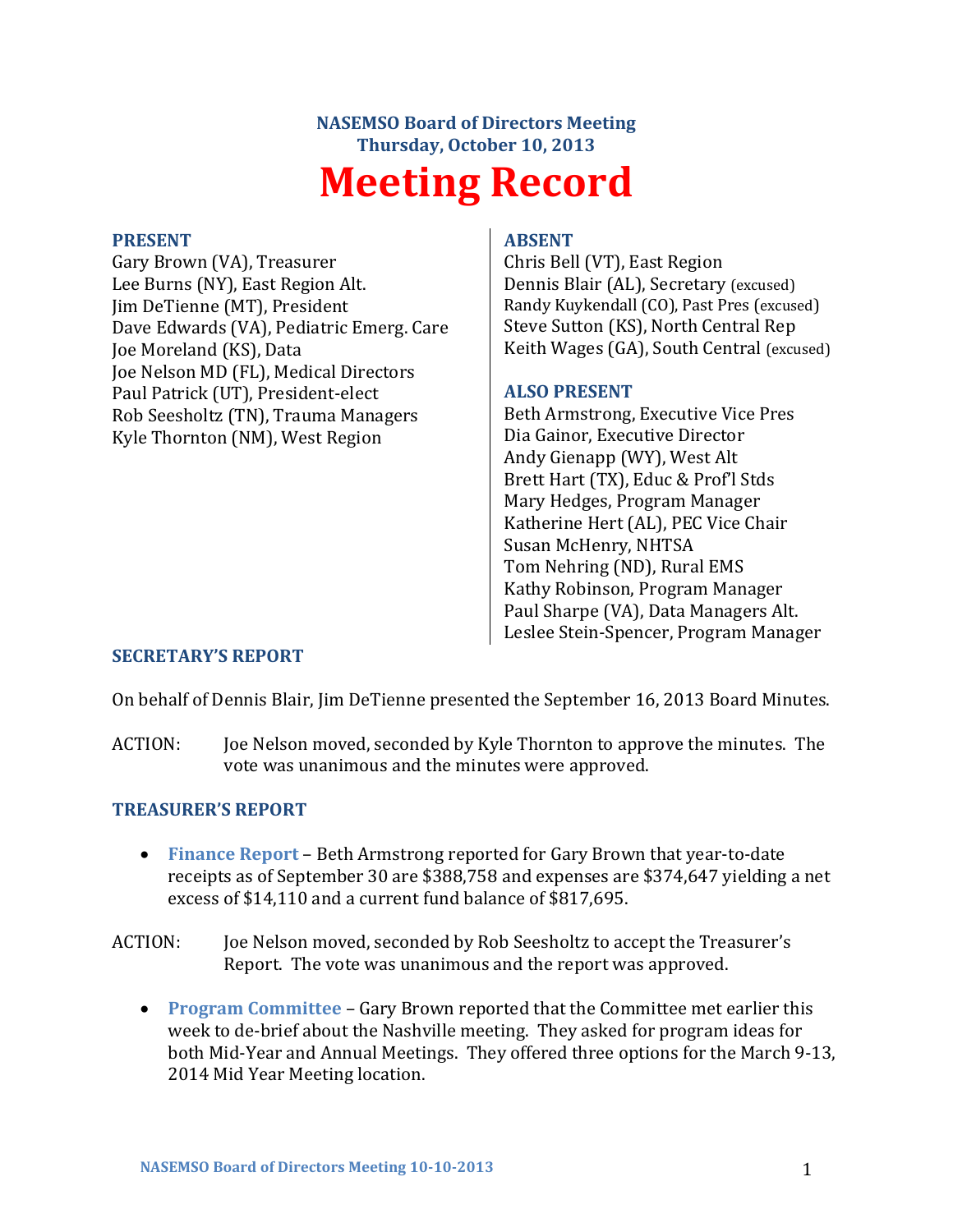ACTION: Gary Brown moved, seconded by Joe Nelson to authorize staff to contract with the Baltimore Embassy Suites assuming it is found suitable after staff's site inspection; the Hilton Washington Dulles would be the back-up location. The vote was unanimous and the motion carried.

#### **PRESIDENTIAL PONDERINGS**

 **Board Retreat** – Jim DeTienne reminded the group that the meeting occurs December 9-11 and that flights should be booked now.

#### **ACTION ITEMS**

- **NASEMSO Council and Committee Meeting Attendance Guidelines** (see Attachment 1.)
- ACTION: Joe Nelson moved, seconded by Joe Ferrell to approve the Guidelines. The vote was unanimous and the motion carried.
	- **NASEMSO Meeting Decorum Guidelines** (see Attachment 2.)
- ACTION: Joe Nelson moved, seconded by Joe Moreland to approve the Guidelines with the insertion of a disclosure guideline. The vote was unanimous and the motion carried.
	- **NASEMSO Letter About PEPP Resources** the PEPP textbooks recently have become available. A letter still will be submitted per Board action in Nashville, but with a revised message.
	- **Air Medical Committee** Jim DeTienne shared that Greg Brown (AR) will replace Bob Bass (MD) as the chair. Andy Gienapp was thanked for his willingness to serve as well.
	- **Transition of Military Personnel into Civilian EMS** Jim DeTienne summarized conversations since the Annual Meeting about the White House transition initiative.
- ACTION: Staff will develop an unsolicited proposal to help support activities; drafts will be provided for further board input.
	- **Model Documents**  decisions will be made at the Retreat.
- ACTION: Councils and regions are asked to make suggestions by the November Board call about potential model tools and documents to be undertaken 2013-14.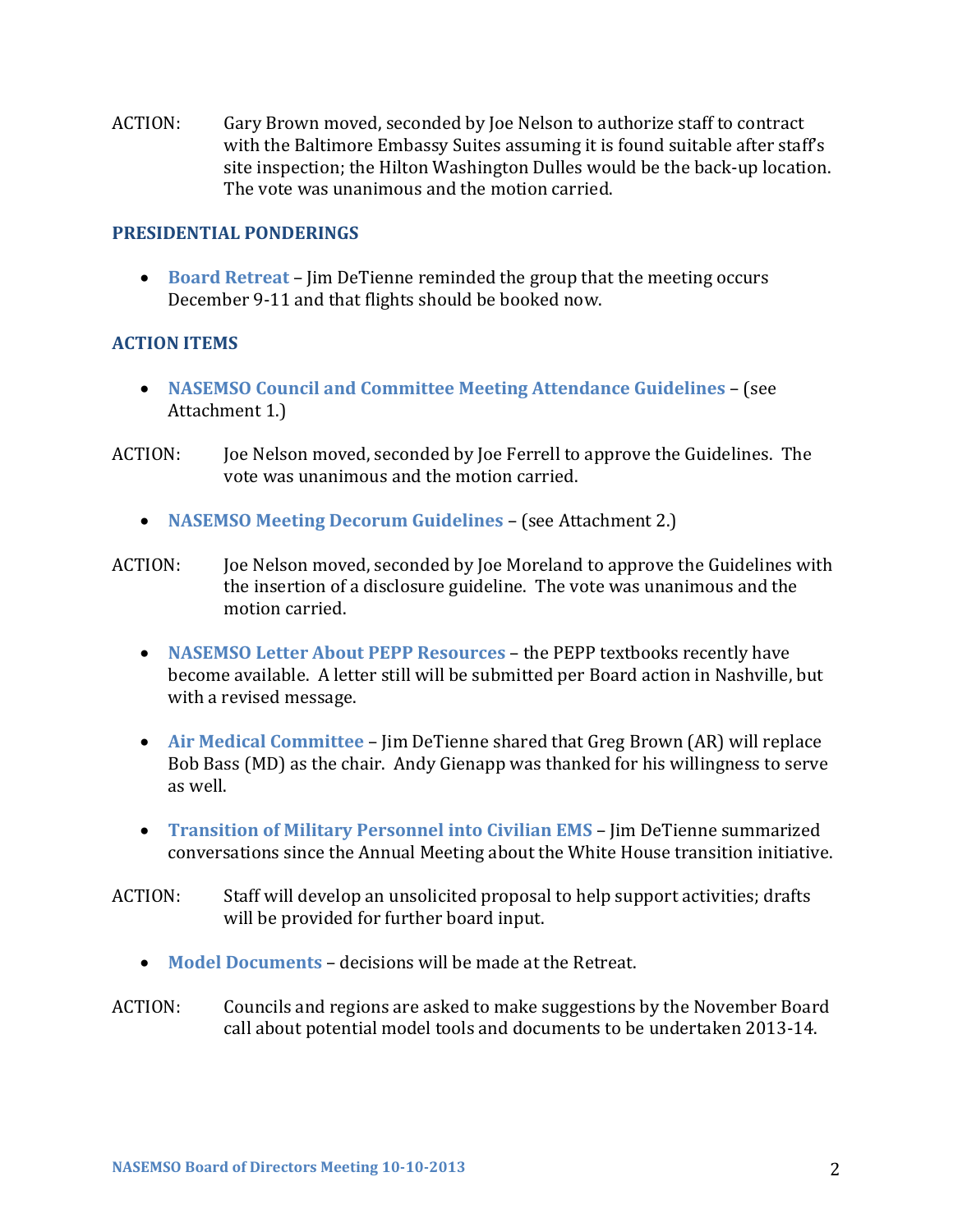#### **DISCUSSION ITEMS**

#### **NASEMSO COUNCIL HIGHLIGHTS**

- **Medical Directors** (no report)
- **Data Managers** (no report)
- **Education & Professional Standards** (no report)
- **Pediatric Emergency Care** Katherine Hert noted that they have begun organizing their work groups for their strategies and priorities plan. They are collecting and posting online best practices state reports.
- **Trauma Managers**  Rob Seesholtz indicated that the steering committee met last week to begin work on their strategic plan. Their mentor tool kit is live and posted in the members only area. It is offered to all state EMS officials. On behalf of the Tennessee EMS staff he thanked NASEMSO for the flowers and strawberries.

#### **NASEMSO STANDING COMMITTEE HIGHLIGHTS**

- **Communications & Technology** (no report)
- **Domestic Preparedness Committee** (no report)
- **Government Information** (no report)
- **Highway Incident & Transportation Systems** (no report)
- **Rural EMS** Tom Nehring said that NOSORH meets the week of October 28, and an EMS Learning Session is scheduled for October 30, 1:00-5:00 pm in Asheville, NC.

#### **NASEMSO AD HOC COMMITTEE REPORTS**

- **Air Medical**  Kathy Robinson indicated that the group met in Nashville and will be drafting Guidelines soon.
- **Education Agenda Implementation Team** Kathy Robinson reported that the I-Team has regrouped and have undertaken several tasks especially focused on pediatrics.
- **Mobile Integrated Health/CP Committee** (no report)
- **Specialty Certification Committee** Kathy reported that a draft document has been submitted to NHTSA, to be released soon for public comment.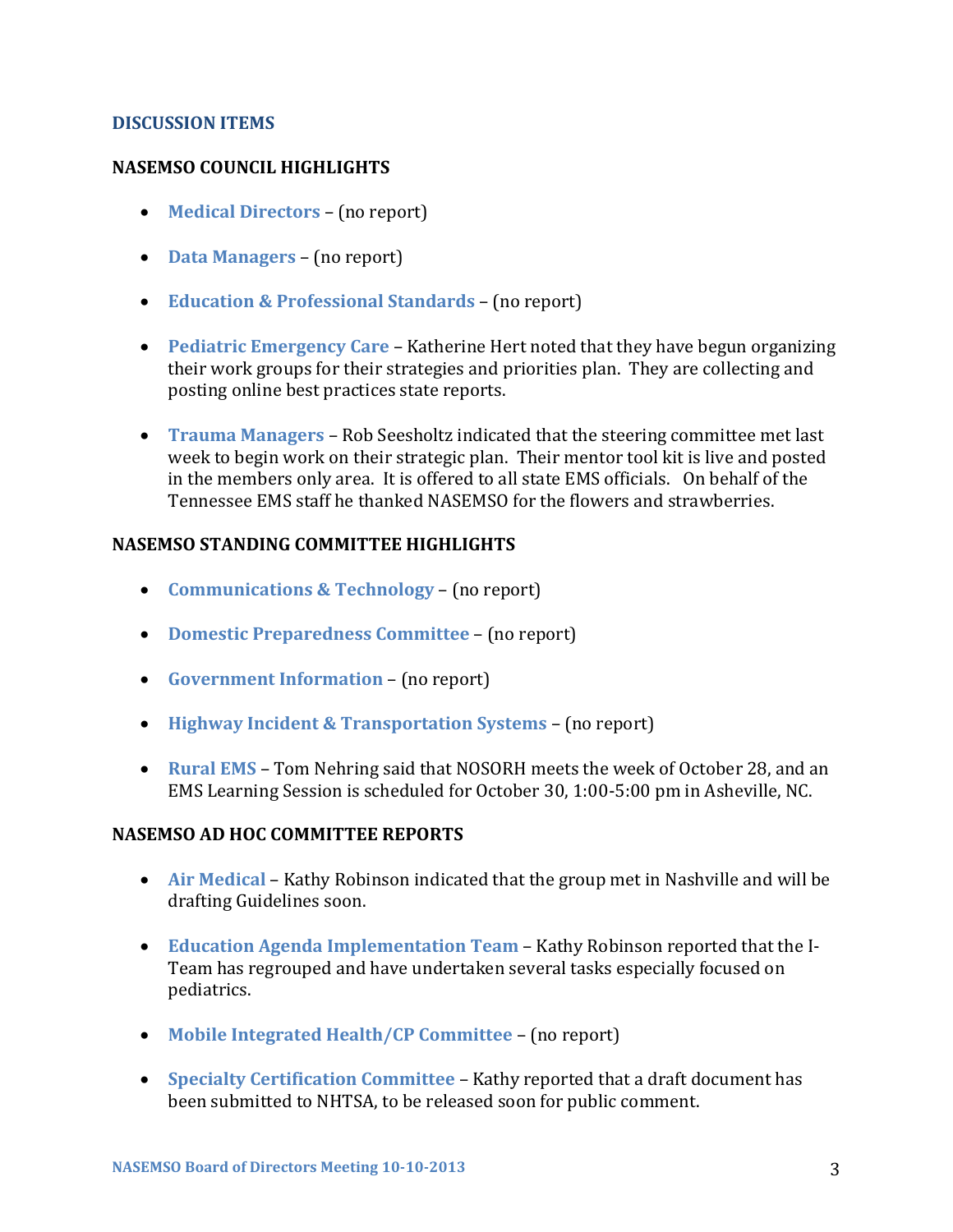#### **NASEMSO REGIONAL REPORTS**

- **East** (no report)
- **West** (no report)
- **North Central** (no report)
- **South Central** (no report)

### **OTHER**

 **NHTSA Office of EMS** – Susan McHenry reported FICEMS and NEMSAC meet week of December 3.

## **ADJOURNMENT**

There being no further business, the call concluded at 3:06 pm Eastern time at the motion and second of Rob Seesholtz and Kyle Thornton, respectively.

*Meeting Record respectfully submitted by Executive Vice President Beth Armstrong*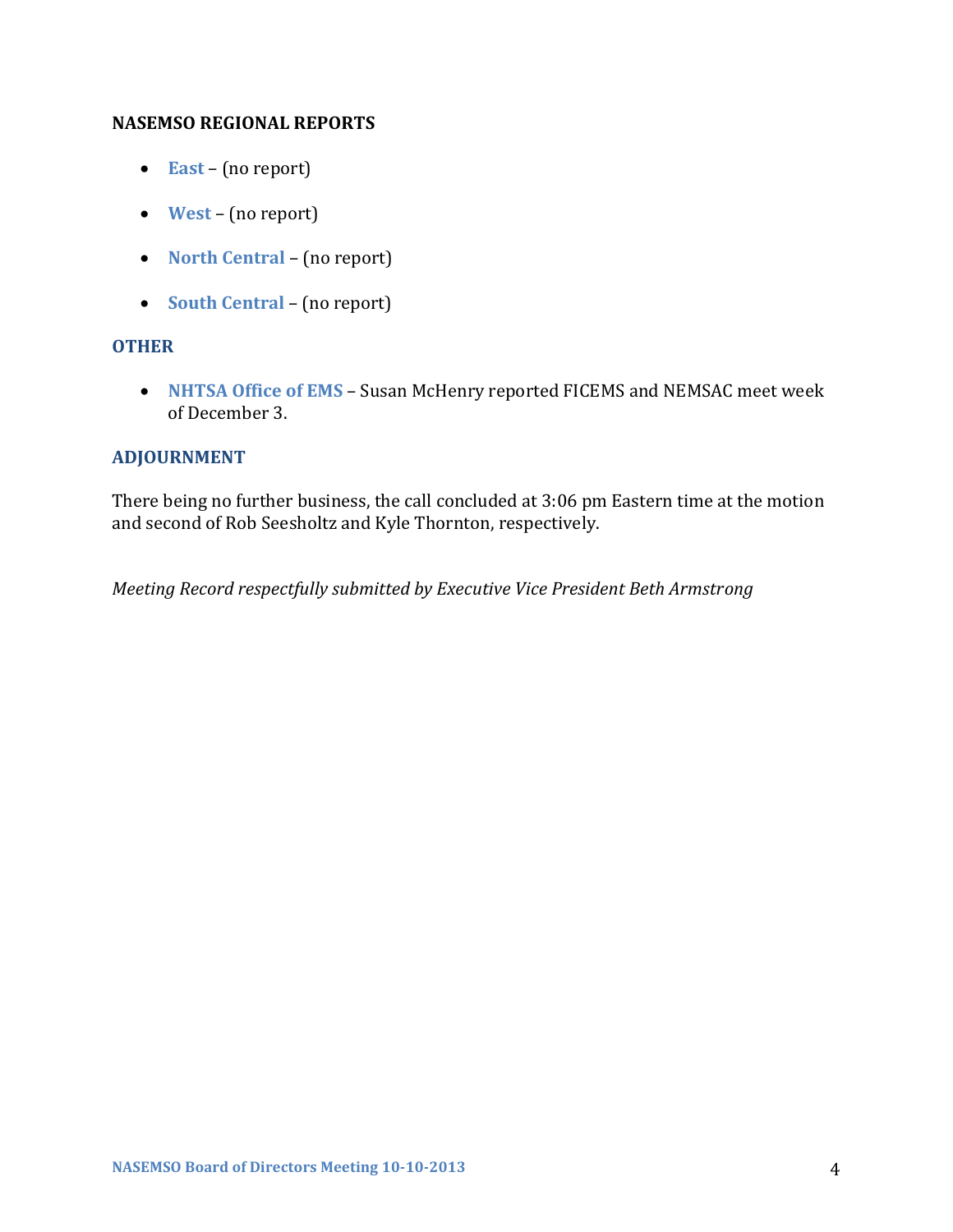# **NASEMSO Council and Committee Meeting Attendance Guidelines**

*Adopted by the NASEMSO Board 10-10-2013*

**State EMS Officials and Federal Partners** are welcome to attend all NASEMSO Council and Committee Meetings. Federal Partners who have been invited to speak at any part of the NASEMSO Annual or Mid-Year Meeting may have their registration fee waived if so requested.

**Vendors who are registered exhibitors** are allotted a specified number of conference badges (e.g., 2 for booths and 1 for tabletops) providing access to the exhibit hall and meeting sessions during the regular meeting (usually Wednesday, Thursday and Friday). If registered exhibitors wish to attend and observe the council/committee meetings (typically held on Monday and Tuesday), they are welcome to do so as is any other meeting registrant. If a vendor representative who is not registered for the meeting as an exhibitor or otherwise is invited to speak at a council/committee meeting, he or she would have complimentary access to the meeting in which he or she is speaking. If they wish to attend additional meeting sessions or days, registration would be required. Note: Conference badges are intended for the individual named on the badge only.

**Other NASEMSO Members** who are not state EMS officials but who have registered for the meeting may also attend and observe council/committee meetings. This includes Associate Members and Corporate Members. NASEMSO bylaws allow all categories of members to serve on **Ad Hoc Committees** (e.g., MIH/CP and AVL) and **Standing Committees** but these members would be expected to pay any registration fees associated with the meeting. Membership categories advertised on the NASEMSO website indicate that **Associate Members** are entitled to one member who can serve on committees, and **Corporate Members** are entitled to three members who can serve on committees.

**Official Liaisons from partner organizations** (NAEMT, NAEMSE, NAEMSP) A limited number of complimentary meeting registrations are offered to partner associations, as they extend the same to NASEMSO's President and one other official who attend their meetings. Liaisons are welcome to attend council, committee and other sessions.

**Closed Sessions** are an option when a council has a clear need to address an issue among its members and state EMS officials only. Closed sessions should be the exception and rarely used. While NASEMSO is a private organization, it is representative of state officials who have an interest in conducting business in a transparent manner.

**Council and Committee Chairs** are responsible for conducting productive meetings which conform to the bylaws. The chair is expected to maintain order, which includes determining who will sit at the meeting table as well as who will speak. It would be a reasonable expectation to ask that members sit at the meeting table and guests in the perimeter unless the meeting is small and members are not clearly designated, as is the case with some of the smaller committees.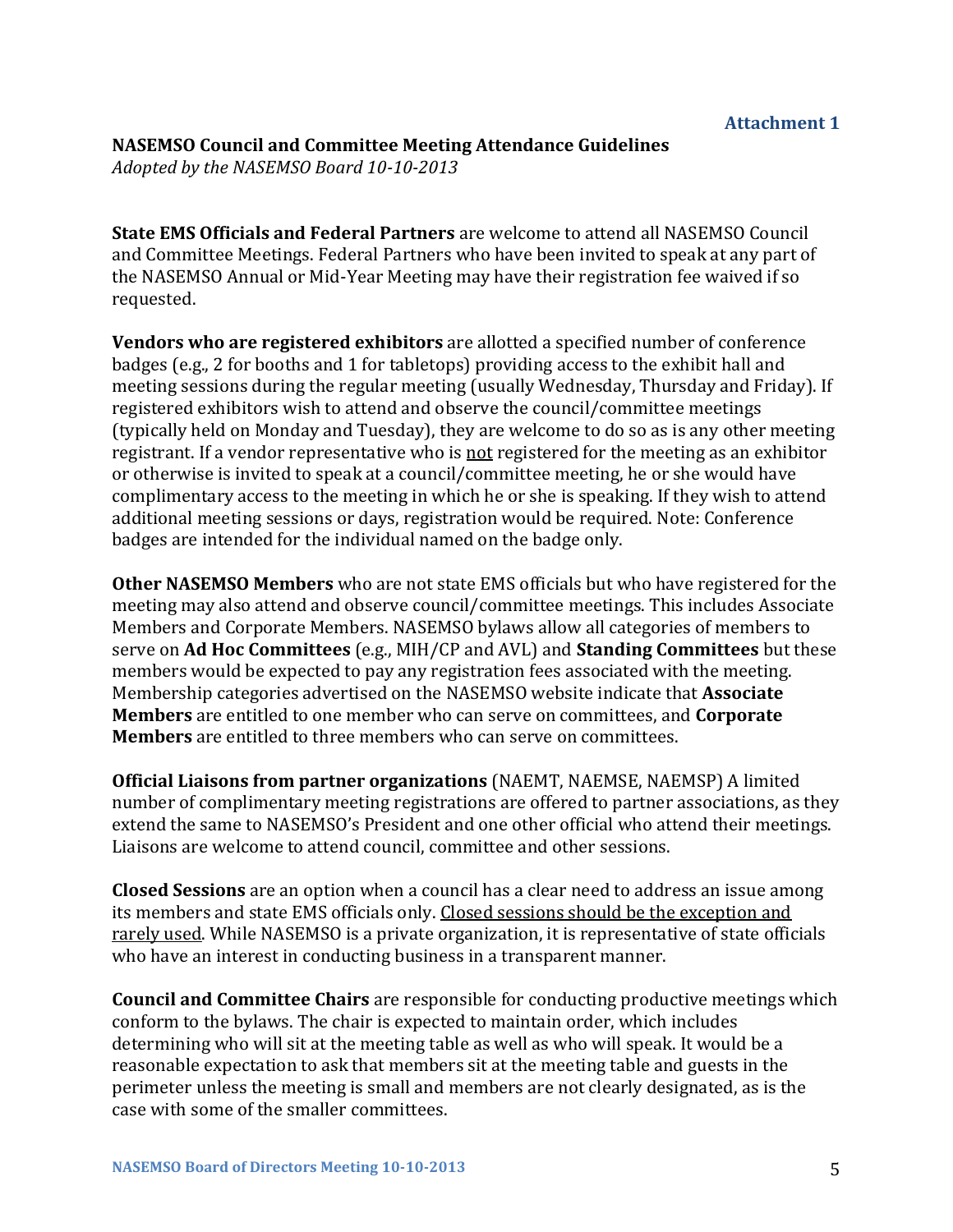## **NASEMSO Meeting Decorum Guidelines**

*Adopted by the NASEMSO Board 10-10-2013*

## **elcome to NASEMSO**. Meetings are open to members, registered attendees and invited guests. State EMS Officials and Federal Part welcome to attend all NASEMSO Council and Committee Meetings attendees and invited guests. State EMS Officials and Federal Partners are welcome to attend all NASEMSO Council and Committee Meetings.

- 1. Council & Committee Chairs are responsible for conducting productive meetings, which conform to NASEMSO bylaws.
- 2. Meetings should follow an established agenda. The agenda should be announced at the beginning of the meeting and alterations can be made at the discretion of the chair or a majority of the members present. The agenda should be approved.
- 3. Meeting should begin with a roll call of all members and guests present.
- 4. Meetings should begin on time and be adjourned as scheduled or upon completion of business. Meetings may be continued upon the consensus of members.
- 5. Encourage cells phones to be on vibrate or turned off. Encourage phone or other sidebar conversations to occur outside the meeting room. At the discretion of the Chair, anyone disrupting the meeting may be asked to leave or have their connection muted.
- 6. The Chair can determine who will sit at the meeting table. It is a reasonable expectation to ask that members sit at the meeting table and guests in the perimeter, unless the meeting is small and members are not clearly designated, as is the case with some of the smaller committees.
- 7. Discussions and comments should address the agenda item or subject on the table. Focus on issues, not personalities.
- 8. The Chair is expected to maintain order, particularly during debates. Members and visitors should wait to speak until the Chair has recognized them. The Chair should keep the meeting moving along, quickly recognizing people and doing his/her best to alternate between those who are speaking for or against a motion. The chair does not enter into a debate. Do not delay calling for the 'question' if the debate is being repetitive.
- 9. Use Robert Rules as a guide, but it's generally not necessary to be a parliamentarian or to conduct all business strictly by the book (unless a debate as described above). Don't insist that everything be done or worded exactly so. Facilitate the will of the majority with professionalism and respect.
- 10. The Council/Committee Secretary or designee shall take minutes or develop a meeting summary of all meetings, to include a roll call of participants. Minutes only